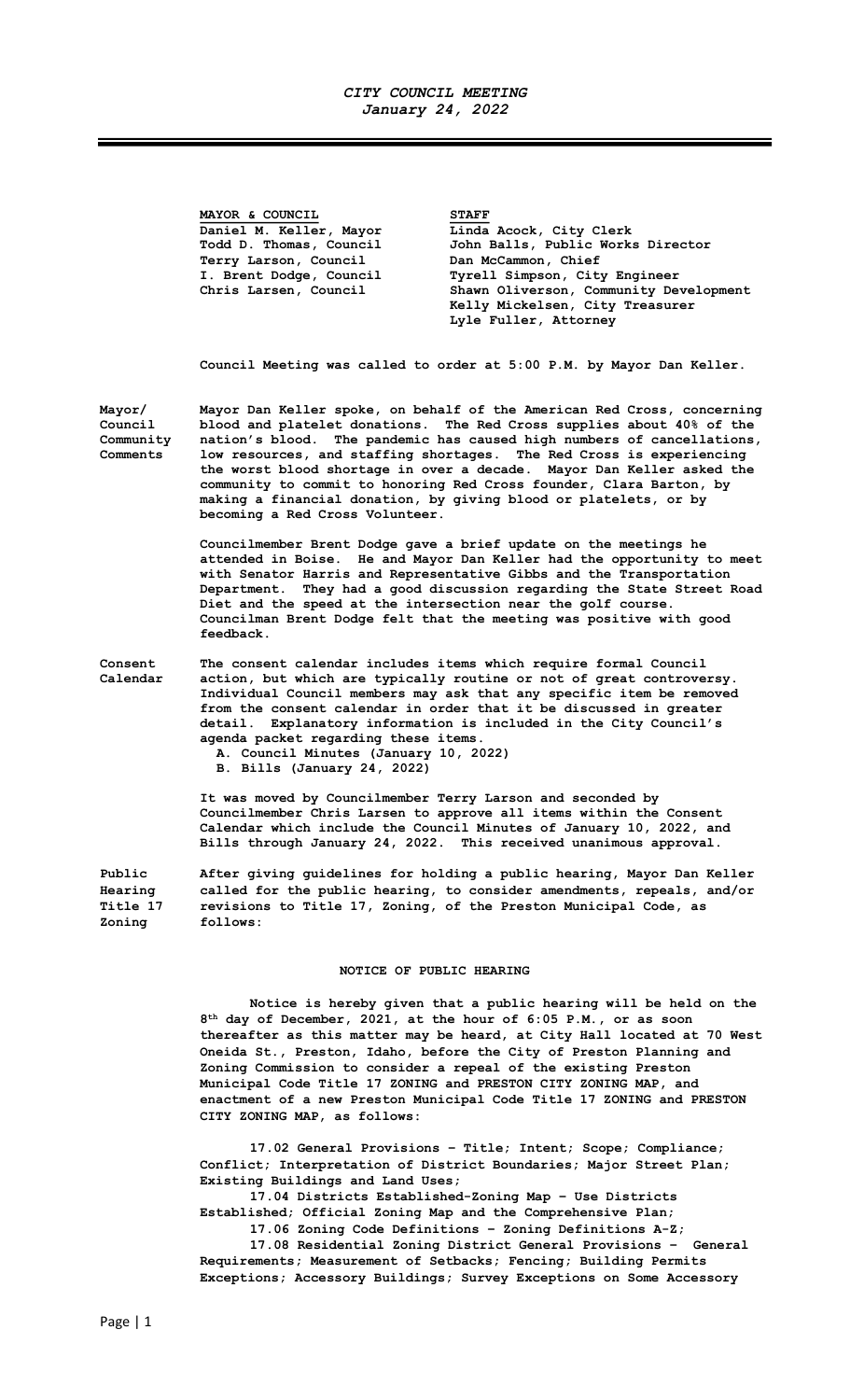Buildings; Accessory Building Restrictions; Detached Garages; Detached Garages for Triplexes, Fourplexes, and Townhomes; Required Parking Spaces; Park Strips/Swales; Nonconforming Uses; Maintenance and Snow Removal; Restrictions; New Construction Requirements; Fines for Violations; Trees Overhanging the ROW; Multi-Unit/Multi-Family Dwellings;

17.10 Residential Zone-A1 –Purpose; Area, Coverage, Height and Setbacks; Allowed Uses; Accessory Buildings;

17.12 Residential Zone-A2 –Purpose; Area, Coverage, Height, Setbacks, Width and Depth; Allowed Uses; Accessory Buildings; Landscaping Plan Required for All Parcels Exceeding One (1) Dwelling Unit;

17.14 Residential Zone-A3 – Purpose; Area, Coverage, Height, and Setbacks; Allowed Uses; Accessory Buildings; Landscaping Plan Required for All Parcels Exceeding One (1) Dwelling Unit;

17.16 Residential Zone-B – Purpose; Allowed Uses; Area, Coverage, Height, and Setbacks; Accessory Buildings;

17.18 Accessory Dwelling Units (ADU) – Purpose; Review Process; Requirements; Applicability; Transferability; Appeals; Violations;

 17.20 Mobile/Manufactured Homes – Residential Zone A3 Mobile/Manufactured Homes Purpose; Definitions; Restrictions; Temporary Uses; Park Requirements; Provisions Governing Mobile/Manufactured Homes; Uses Permitted; Ownership Requirement; Common Open Space; Space Sizes and Setbacks; Parking Spaces; Utility Requirement; Mobile/Manufactured Home Park Placement; Accessways; Procedure for Approval of Mobile/Manufactured Home Park; Procedure for Public Notice and Hearing; Approval in Principle by the Planning and Zoning Commission; Contents of Application of Final Development Plan; Recommendation by the Commission; Action by the City Council; Expiration and Extension of Approval Period; Recording of Final Plan; Construction Standards; Fees; Penalties

17.22 Commercial Zoning District General Provisions – General Requirements; Measurement of Setbacks; Fencing; Building Permits: Square Footage; Accessory Buildings; Survey Exceptions on Some Accessory Buildings; Accessory Building Restrictions; Accessory Buildings; New Construction Requirements; Multiple Structures/Uses on One Lot; Maintenance and Snow Removal; Nonconforming Uses; Allowed Uses; Fines for Violations; Trees Overhanging the ROW;

17.24 Commercial Zone-Downtown – Purpose/Allowed Uses; Disallowed Uses; Residential Use; New Residential Dwellings; Restrictions; Special Provisions;

17.26 Commercial Zone-General – Purpose/Allowed Uses; Disallowed Uses; Residential Use; New Residential Dwellings; Restrictions; Special Provisions;

17.28 Commercial Zone-Heavy Commercial/Light Industrial (H/LI) – Purpose/Allowed Uses; Disallowed Uses; Restrictions; Special Provisions;

17.30 Industrial Zoning District General Provisions – General Requirements; Measurement of Setbacks; Fencing; Building Permits: Square Footage; Accessory Buildings; Survey Exceptions on Some Accessory Buildings; Accessory Building Restrictions; Accessory Buildings; New Construction Requirements; Residential Use; Restrictions; Allowed Uses; Fines for Violations; Trees Overhanging the ROW;

17.32 Industrial Zone-Light (LI) – Purpose; Uses Allowed; Disallowed Uses;

17.34 Heavy Industrial Zone-H (HI) – Purpose; Uses Allowed; Disallowed Uses

17.58 Home Occupation – Definition and Conditions; Home Based Daycare/Group Daycare; Home Based Pre-School;

A copy of the proposed ordinance and map changes is on file with the city clerk at the above address and copies of the same may be obtained from that office from and after October 20, 2021.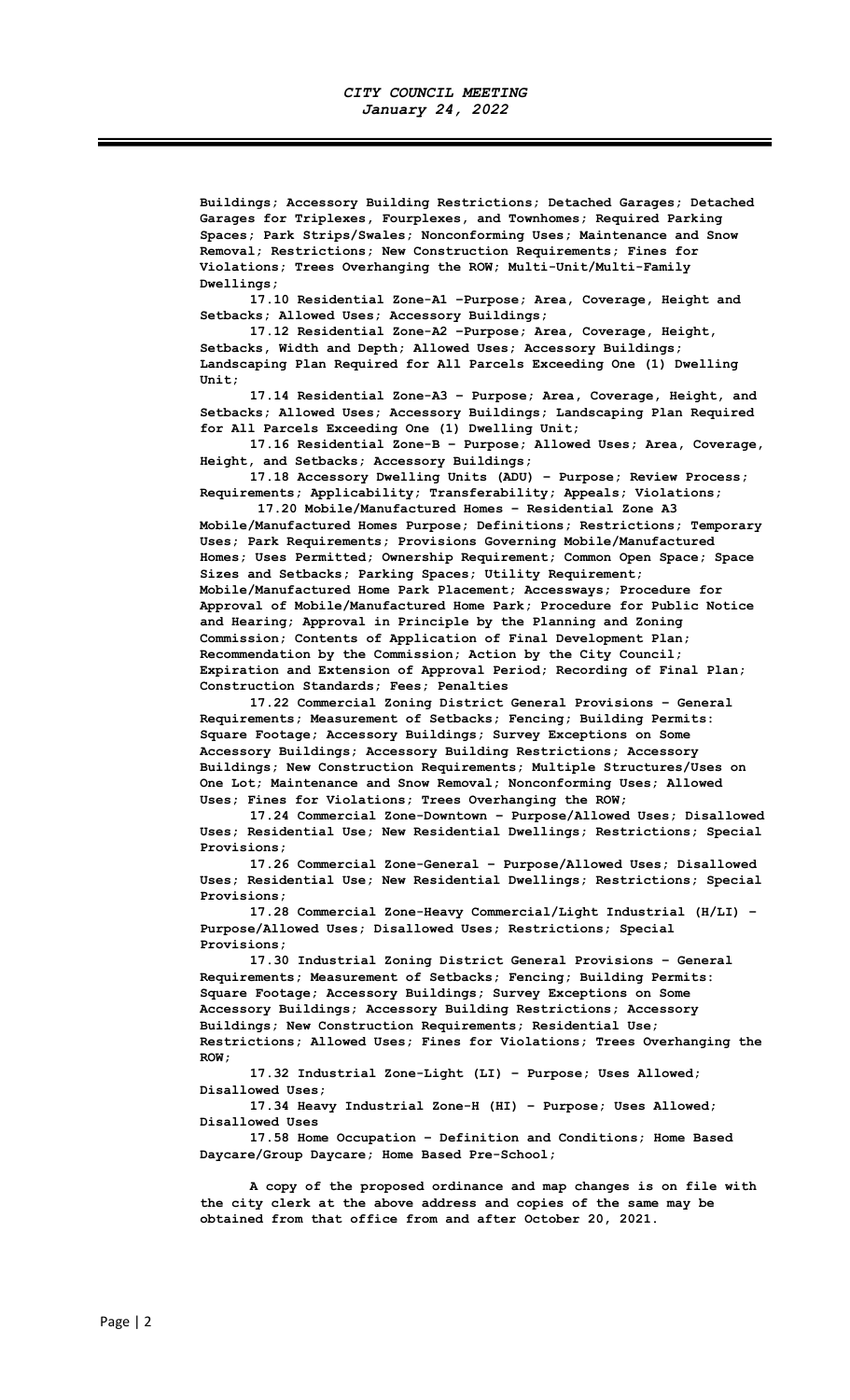All persons present at the public hearing will be given the opportunity to be heard. Written comments and objections may be submitted to the City Clerk at the above address prior to the public hearing, and the same shall be considered by the Commission in its deliberations.

S/Linda Acock, City Clerk Publish October 20, October 27, November 3, 2021, in The Preston Citizen

Economic Development Specialist Shawn Oliverson gave a brief statement, explaining that for the past three years he has been involved with review and revision of the Comprehensive Plan and zoning codes. Initially, both items were taken up simultaneously to make sure they were harmonious with each other. Currently, the Comprehensive Plan update is complete and has been accepted. The zoning code is in place to guide the day-to-day development of the city and is aimed at achieving the goals of the Comprehensive Plan. Throughout the time developing a new zoning code, it has gone through various iterations, and revisions. It has been debated, disassembled, reassembled with input from various individuals.

As there were various compromises in the development of the zoning code, Mr. Oliverson stated that he, personally, is not 100% happy with the revisions, but that is the nature of the political system. Overall, it is better than the existing code and represents several steps in the right direction.

Mr. Oliverson pointed out a few of the major changes. The Transitional Zone is being eliminated. Another major change is that, in the Business Zone, the existing code lists businesses that are allowed. With the new code, they've given specific categories, instead of a specific business type. They've improved the flow of the ordinance and made it more understandable.

Mayor Dan Keller asked for public testimony in favor of the revisions to the Zoning Code, Chapter 17 of the Preston Municipal Code. There being none, he asked if written testimony had been received by the city clerk. Clerk Linda Acock stated that there was no written testimony in favor of the zoning revision.

Mayor Dan Keller asked for neutral testimony. There being none, he asked if written testimony had been received by the city clerk. Clerk Linda Acock stated that there was no written testimony received.

Mayor Dan Keller asked for testimony in opposition. There being none, he asked if written testimony, in opposition, had been received by the city clerk. Clerk Linda Acock stated that there was no written testimony received.

Councilmember Brent Dodge asked Economic Development Specialist Shawn Oliverson about the change in the maps, the one in the Comprehensive Plan map and the proposed zoning map, from the Planning and Zoning public hearing, to this public hearing.

Economic Development Specialist Shawn Oliverson explained that individual property owners had come to the public hearing requesting that the zoning of their property on 8<sup>th</sup> North be changed. Planning and Zoning felt it was a good decision to change the zoning. Therefore, the zoning map was changed to reflect the planning and zoning's decision. The Notice of Public Hearing was noticed with the changes.

Mayor Dan Keller stated that he did attend the public hearing in front of the Planning and Zoning Commission. The commission voted to change the zone in this area with a vote of four to two. There was significant discussion about the change.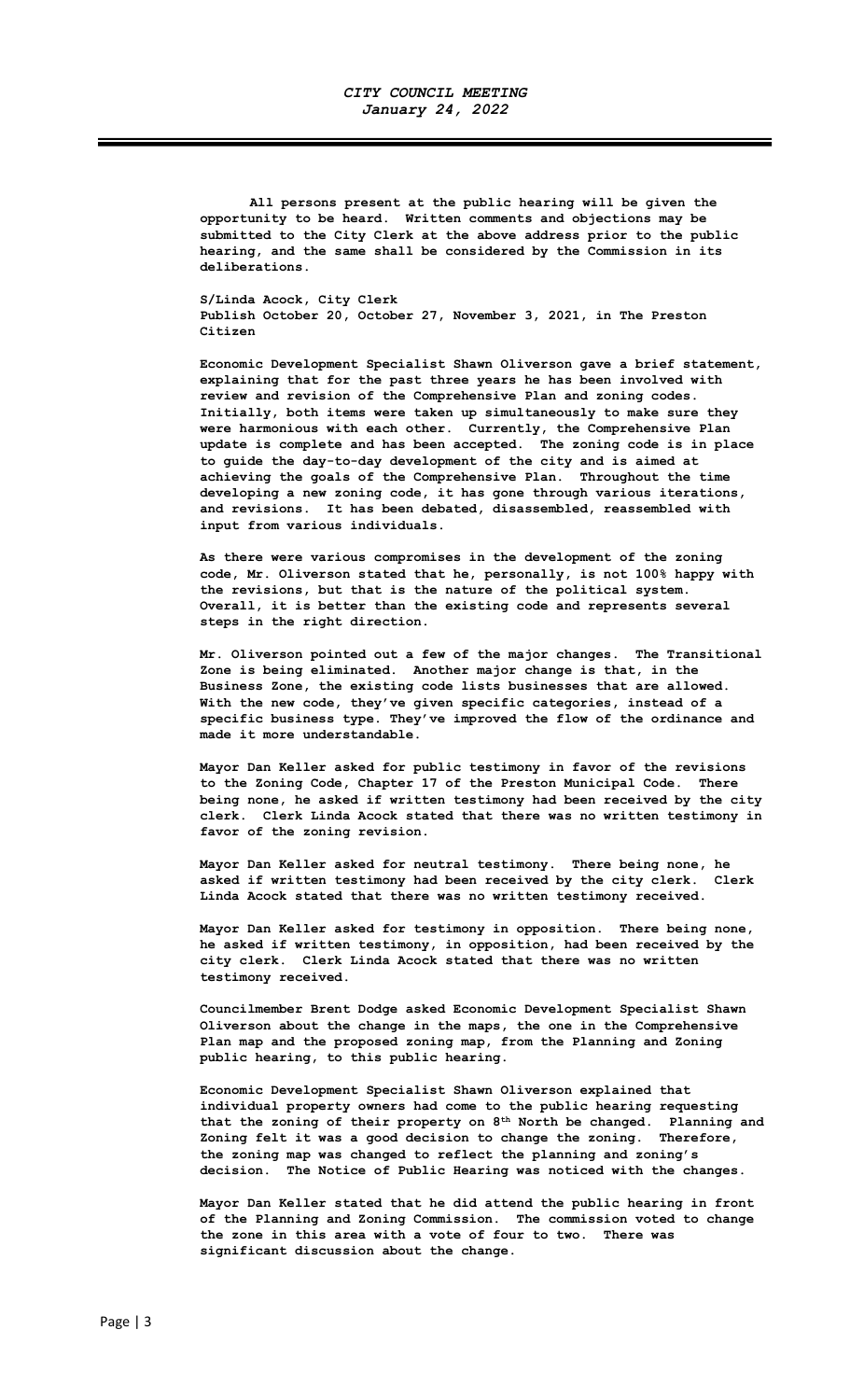Councilmember Chris Larsen asked if that change made material change to what is planned for the Comprehensive Plan for that specific area.

Economic Development Specialist Shawn Oliverson stated that in the Comprehensive Plan, it was slated for this area to be commercial. There is more land available for commercial in the proposed zoning map, so it was finally determined that this area could be zoned Residential A2. The Planning and Zoning Commission will be reviewing the Comprehensive Plan, and the changes will be made to the map at that time.

Mayor Dan Keller asked Attorney Lyle Fuller to confirm that the map and public notice were properly noticed. Attorney Lyle Fuller confirmed that the map and notice were done correctly, as being presented to city council.

Councilmember Todd Thomas asked about required parking in the residential zones, code 17.08.090 (F). It states that you can't park your vehicle on the grass, on your property, it has to be hardscaped or gravel.

Economic Development Specialist Shawn Oliverson stated that yes, the intent is that vehicle parking be hardscaped or gravel.

Councilmember Todd Thomas also inquired about 17.08.120(B), that prohibits the removal of snow from private property to public property. He asked who has the authority to give verbal warnings when this happens.

Economic Development Specialist Shawn Oliverson explained that it is meant to be a written warning.

Councilmember Todd Thomas asked about the restrictions on semi-truck parking in residential zones, as stated in 17.08.130(B). The code reads that no semi-trucks shall be parked, placed or stored in a right of way, or on any lot in a residential zone. There are truck drivers that live throughout the city, and while at home, will park their trucks next to their homes.

Economic Development Specialist Shawn Oliverson stated that there is intent that the semi-trucks not be parked in residential right of ways.

Mayor Dan Keller explained that the Planning and Zoning Commission did not rewrite the document word for word. Much of the document is the same. They've improved the code and made it more palatable.

Councilmember Todd Thomas inquired about the allowed uses in Residential A3, which allow for a community recreation center. Craner Field is in Residential A1, which does not allow for a community recreation center. He asked Attorney Lyle Fuller if it was a significant enough change to the ordinance to zone Craner Field as Residential A3, or if the city could receive a special use permit if the recreation center at Craner Field should come to fruition.

Attorney Lyle Fuller advised that it is too significant a change to write in the ordinance without noticing and rehearing the zoning code.

Councilmember Terry Larson asked Economic Development Specialist Shawn Oliverson to explain 17.08.100, prohibiting the planting of trees in park strips, swales, or on any right of way. In the same code, it states that the filling of swales will be prohibited. We have in our code that they can put in a certain size gravel or rocks or grass.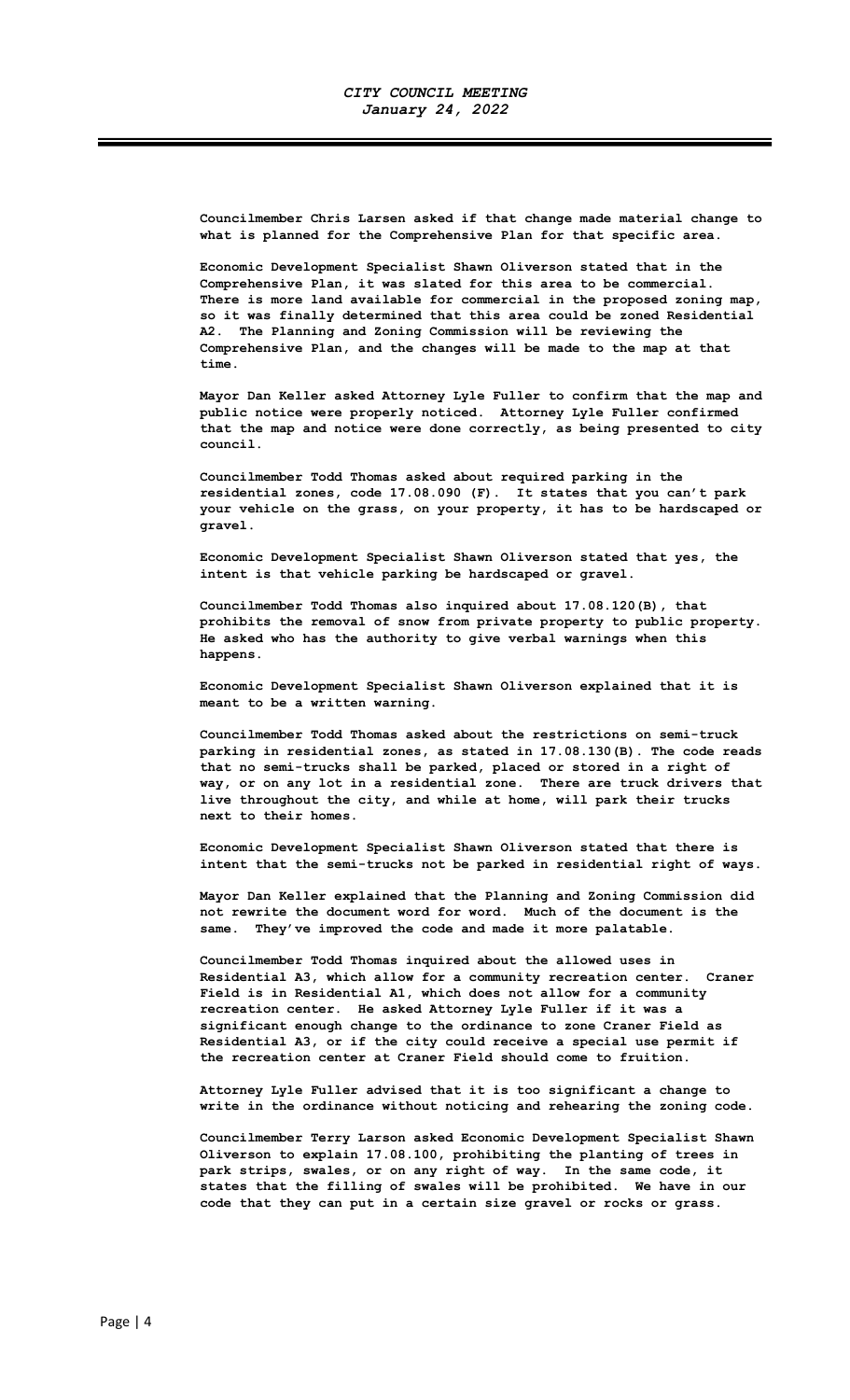Economic Development Specialist Shawn Oliverson stated that this is for new development. There have been issues with semi-trucks and vehicles being damaged by tree limbs that overhang the roads. The existing trees within the park strips, swales and rights of way will not be removed, as the ordinance revision cannot be retroactive. As for the filling of swales, the other code will supersede this code, and is intended that the swales not be filled in so as to destroy the effectiveness of the swale design.

It was then moved by Councilmember Todd Thomas and seconded by Councilmember Brent Dodge to close the public hearing, and open the meeting to further discussion amongst city council.

Councilmember Chris Larsen brought the council's attention to a discrepancy in reference to snow removal violations in the commercial and residential zones. Section 17.22.090(C) of the code states that all complaints shall be enforced on a complaint-driven basis, yet 17.08.120(C)states that all violations shall be enforced on a complaint-driven basis.

Mayor Dan Keller stated that the use of the word violation implies that someone is guilty before being proved so.

Attorney Lyle Fuller agreed that the better wording would be that both codes state, "potential violations". He also advised that this is not a material change, and would be fine to correct it at this meeting.

Attorney Lyle Fuller reiterated that changing the zoning at Craner Field, or allowing community recreation centers within the A1 zone, would be a material change, and would require noticing and another public hearing.

Council discussed criteria, etc., in 17.10.030 of allowed uses in Residential A1, accessory dwelling units.

Ordinance Councilmember Brent Dodge introduced Ordinance 2022-1, amending, 2022-1 repealing and/or replacing provisions of Title 17 Preston Zoning Municipal Code, Zoning, and updating the zoning map.

> It was moved by Councilmember Brent Dodge and seconded by Councilmember Todd Thomas to dispense with the rules requiring the reading of ordinances on three separate days, and ordered the ordinance to be read once in summary. The vote was as follows:

| Councilmember Todd Thomas  |  | Aye        |
|----------------------------|--|------------|
| Councilmember Terry Larson |  | Aye        |
| Councilmember Brent Dodge  |  | <u>Aye</u> |
| Councilmember Chris Larsen |  | Aye        |

Motion passed by unanimous vote.

Clerk Acock read Ordinance 2022-1 once in summary.

It was moved by Councilmember Brent Dodge and seconded by Councilmember Todd Thomas to approve Ordinance 2022-1, amending, repealing and/or replacing provisions of Title 17 Preston Municipal Code and the Zoning Map, with wording changes in 17.22.090(C) and 17.08.120(C), to state, "All potential violations shall be enforced on a complaint-driven basis. The vote was as follows:

| Councilmember Todd Thomas  | Aye        |
|----------------------------|------------|
| Councilmember Terry Larson | <u>Nay</u> |
| Councilmember Brent Dodge  | Aye        |
| Councilmember Chris Larsen | Aye        |

Motion passed by a 3 to 1 majority vote.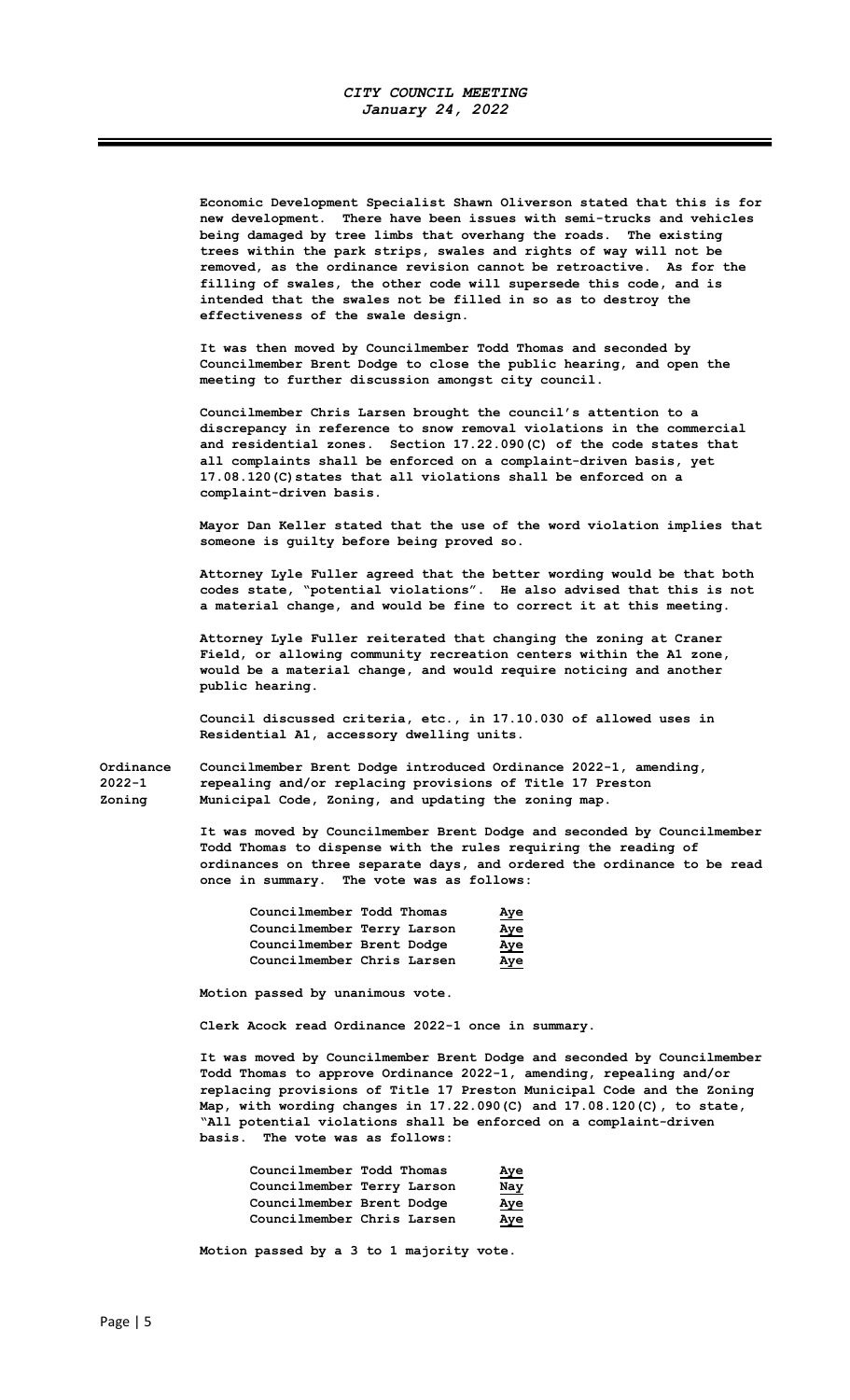Public Mayor Dan Keller called for the public hearing, to consider Hearing amendments to Preston Municipal Code 16.34 Planned Unit Developments, 16.34 as follows: P.U.D.

## NOTICE OF PUBLIC HEARING

NOTICE IS HEREBY GIVEN that a public hearing shall be held before the Mayor and City Council of the City of Preston, Idaho, on the  $24<sup>th</sup>$ day of January, 2022 at the hour of 5:00 P.M., or as soon thereafter as can be heard, at the City Hall located at 70 West Oneida Street, Preston, Idaho, for the purpose of receiving and hearing public comments on proposed amendments to Preston Municipal Code 16.34 PLANNED UNIT DEVELOPMENTS;

16.34.030 Minimum Area, add verbiage to include Maximum Units Allowed; removing verbiage referencing the core area, and adding a maximum number of 20 units per 2 acres and 10 units per acre thereafter.

16.34.040 Uses Permitted, remove reference to farm animals, and add medium or large animals as defined in Title 17, Chapter 19; remove verbiage to core area.

16.34.060 Common Open Space, add a minimum of ten (10) percent open space; remove voluntarily propose alternative means to satisfy open space requirement.

16.34.100 Residential Unit Placement, remove variation factors of landscaping, siting, design features, reserved section, and arrangements and heights of structures, adding the commission may recommend to City Council an increased residential density of up to fifteen (15) percent provided these factors make up a substantial contribution to the objectives of the PUD, including open space, design features, increase in visitor parking. The commission's determination to not increase residential density pursuant to an applicant's request will not be deemed a final decision for purposes of submitting a recommendation to City Council.

16.34.110 Roadways, add all roads with no parking, shall install no parking signs every 50'.

16.34.120 Parking, add parking requirements shall be incorporated into the homeowner's association's CC&Rs.

16.324.140 Expansions, change the title of this chapter from Reserved to Expansion; add that once a PUD final plan has been approved and recorded with Franklin County, there shall be no expansions or changes. Any additional property acquired after approval shall be a separate development.

16.34.170 Contents of Application of Preliminary Development Plan, add improvements along the frontage of the street to the preliminary development plan; indication if the multifamily housing units will be for rental purposes or owner occupied.

16.34.200 Contents of Application of Final Development Plan, add detailed plan for recreation/playground area on the final development plan.

16.34.260 Fees, add applicant shall file with the city clerk a surety bond, or other acceptable guarantee, of one-hundred and ten percent (110%) to ensure the requirements are met. Bond is refundable upon request from the application to the city, and inspection has been approved.

All persons present will be given the opportunity to be heard. Written comments or objections may be submitted to the office of the City Clerk, 70 West Oneida Street, Preston, Idaho, 83263.

Dated this 10<sup>th</sup> day of December, 2021.

 $\mathcal{L}_\text{max}$  , and the set of the set of the set of the set of the set of the set of the set of the set of the set of the set of the set of the set of the set of the set of the set of the set of the set of the set of the

Linda Acock, Preston City Clerk Publish: The Preston Citizen December 22, 2021, January 5, 2022 and January 12, 2022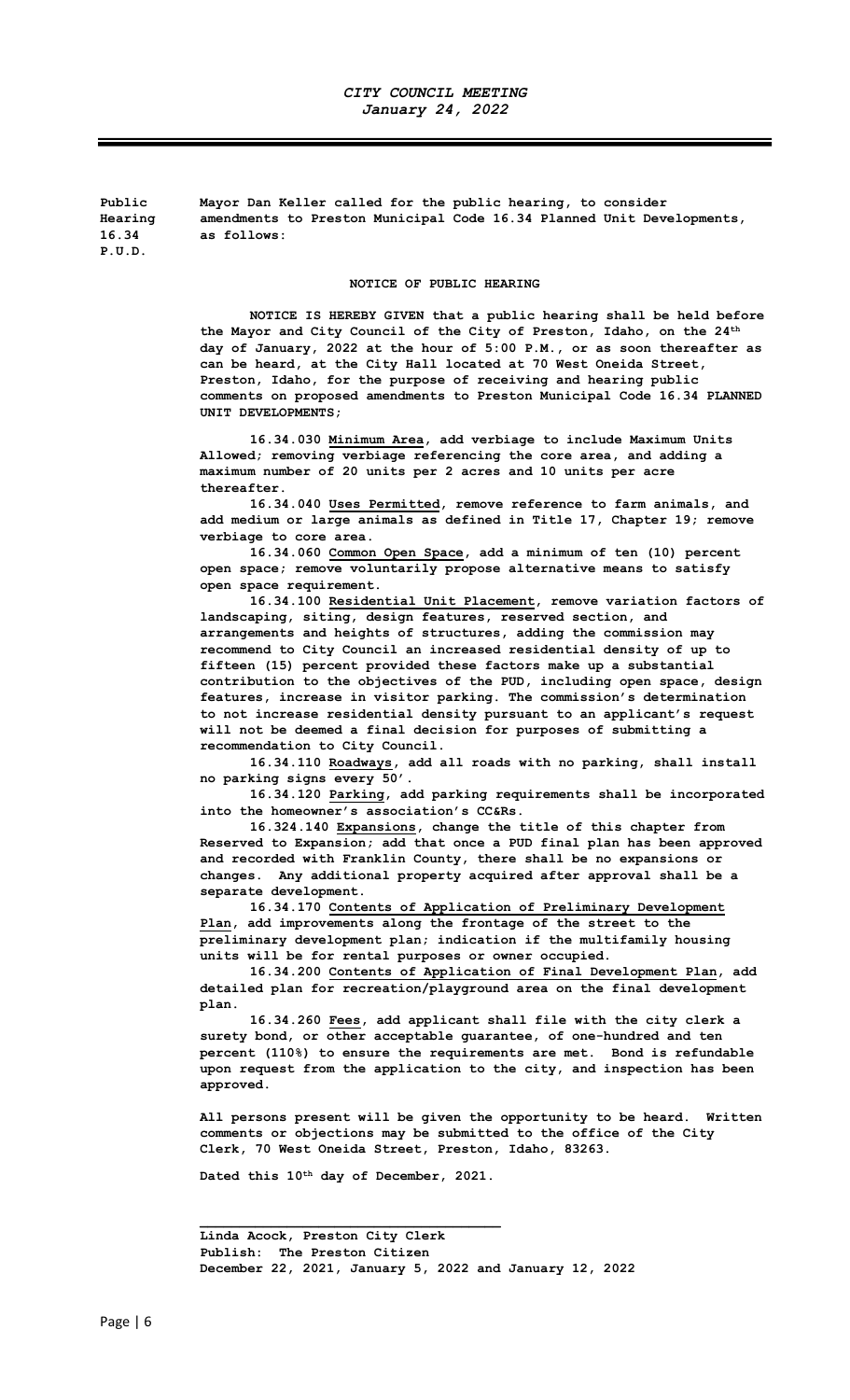City Engineer Tyrell Simpson gave a brief statement, advising city council of the revisions within the planned unit development code.

One change is that the code will remove language related to the core area of the city. The other, clean up the ordinance to make it better to understand and follow.

The open space target is currently thirty percent (30%) of the development. It is proposed to be changed to a minimum of ten percent (10%). This matches the subdivision code. It is proposed to remove the current section allowing the developer to propose alternative means to satisfy the open space requirement, instead allowing them to earn up to a fifteen percent (15%) increase in residential density. They do this in 5% increments, by 1) increasing open space, playgrounds, etc. Making the open space better than what is required. 2) By surpassing the required parking space requirement by adding additional spaces. 3) The design features on the outside of the dwelling units be upgraded with rock or brick.

There will be required signage, indicating that there is no on-street parking.

Once a Planned Unit Development is developed on one parcel, the same developer cannot purchase adjoining land and expand upon the development.

The Planning and Zoning Commission would like the opportunity to review the open space and playground areas in detail.

It is also proposed that the surety bond include the landscape design.

Councilmember Brent Dodge asked if the proposed revision could alleviate the increase on the city's road infrastructure.

City Engineer Tyrell Simpson explained that the inside roads of a Planned Unit Development are private roads, belonging to the development and that they are privately maintained. The proposed revision lowered the maximum units to 20 units per two acres and then 10 units per acre after that. This is in alignment with the Comprehensive Plan.

Mayor Dan Keller asked for public testimony in favor of the amendment to Preston City Code 16.34. There being none, he asked if written testimony had been received by the city clerk. Clerk Linda Acock stated that there was no written testimony received.

Mayor Dan Keller asked for neutral testimony. There being none, he asked if written testimony had been received by the city clerk. Clerk Linda Acock stated that there was no written testimony received.

Mayor Dan Keller asked for testimony in opposition. There being none, he asked if written testimony, in opposition, had been received by the city clerk. Clerk Linda Acock stated that there was no written testimony received.

It was moved by Councilmember Todd Thomas and seconded by Councilmember Chris Larsen to close the public hearing and open the meeting to discussion amongst the council. The vote was as follows:

| Councilmember Todd Thomas  | <u>Aye</u> |
|----------------------------|------------|
| Councilmember Terry Larson | Aye        |
| Councilmember Brent Dodge  | Aye        |
| Councilmember Chris Larsen | Aye        |

Motion passed by unanimous vote.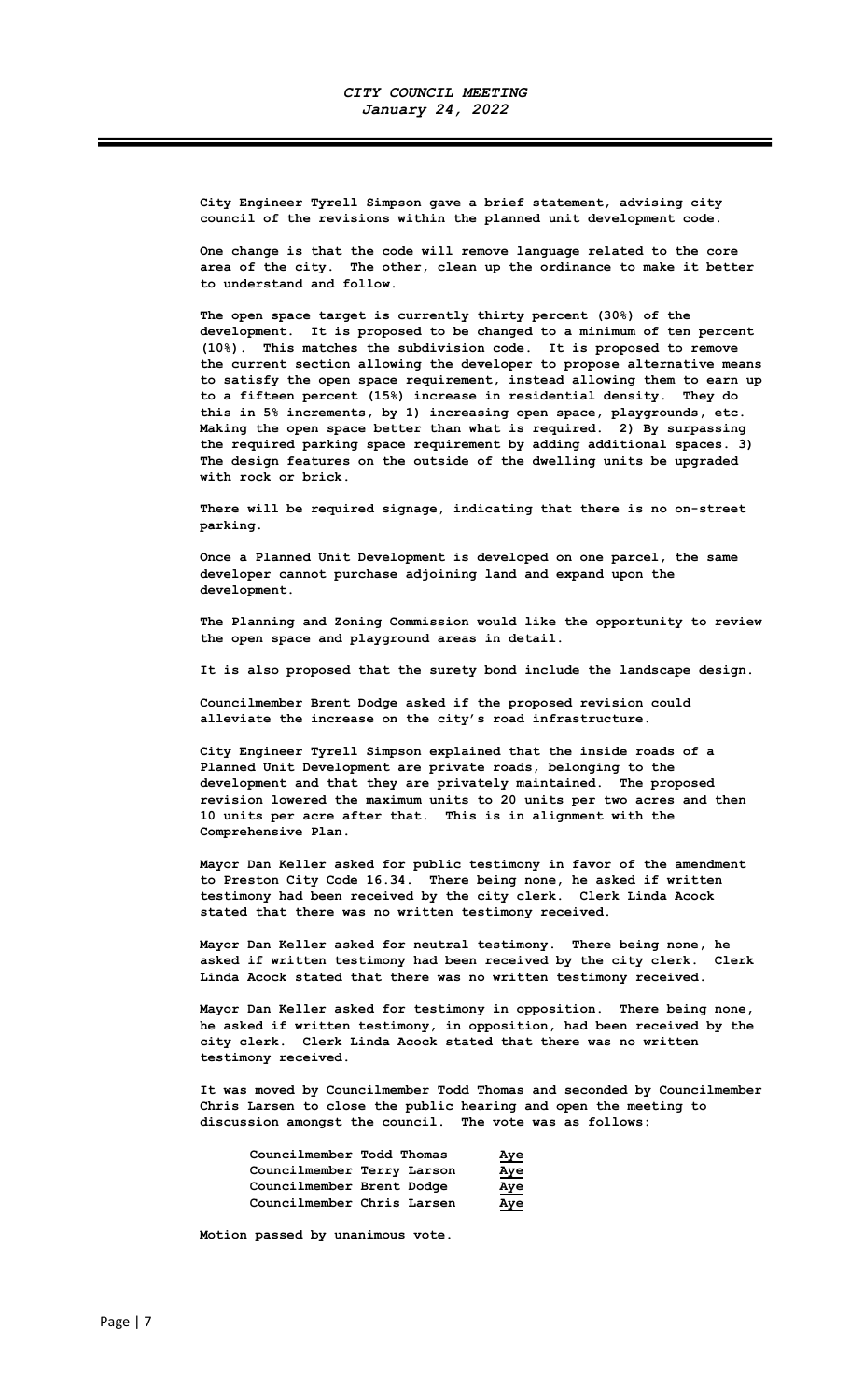Councilmember Dodge asked if the proposed parking requirements would alleviate parking issues that have been brought up concerning other planned unit developments.

City Engineer Tyrell Simpson stated that it will be beneficial going forward, but that any existing planned unit development was designed under the parking requirements in place at the time of development.

Councilman Terry Larson asked for further clarification on 16.34.140. This code prohibits a developer from expanding the development once the final plat has been recorded with the county. He asked if a developer could buy adjoining land and build a separate Planned Unit Development.

City Engineer Tyrell Simpson advised that, no, a planned unit development cannot be developed within One Thousand Eight Hundred feet (1,800') of another planned unit development.

Mayor Dan Keller asked Attorney Lyle Fuller if the required 1,800' distance could be lowered without having to re-notice and hold another public hearing.

Attorney Lyle Fuller advised that if they were going to allow for planned unit developments to be built adjacent to one another, that would require another public hearing. Reducing the distance would not require republication and another hearing.

After discussion, it was moved by Councilmember Todd Thomas and seconded by Councilmember Brent Dodge to make a change in 16.34.100, permitting planned unit developments within Eight Hundred feet (800') as opposed to the current requirement of One Thousand Eight Hundred feet (1,800'). This received unanimous approval.

Ordinance Councilmember Todd Thomas introduced Ordinance 2022-2, amending Preston 2022-2 Municipal Code 16.34 Planned Unit Developments.

P.U.D.

It was moved by Councilmember Todd Thomas and seconded by Councilmember Brent Dodge to dispense with the rules requiring the reading of ordinances on three separate days, and ordered the ordinance to be read once in summary. The vote was as follows:

| Councilmember Todd Thomas  |  | Aye        |
|----------------------------|--|------------|
| Councilmember Terry Larson |  | <u>Aye</u> |
| Councilmember Brent Dodge  |  | Aye        |
| Councilmember Chris Larsen |  | Aye        |

Motion passed by unanimous vote.

Clerk Acock read Ordinance 2022-2 once in summary.

It was moved by Councilmember Brent Dodge and seconded by Councilmember Todd Thomas to approve Ordinance 2022-2, with the changes made by council, in 16.34.100, allowing the placement of Planned Unit Developments to be within Eight Hundred feet (800') instead of the current One Thousand Eight Hundred feet (1,800'). The vote was as follows:

| Councilmember Todd Thomas  |  | Aye        |
|----------------------------|--|------------|
| Councilmember Terry Larson |  | <u>Aye</u> |
| Councilmember Brent Dodge  |  | <u>Aye</u> |
| Councilmember Chris Larsen |  | Aye        |

Motion passed by unanimous vote.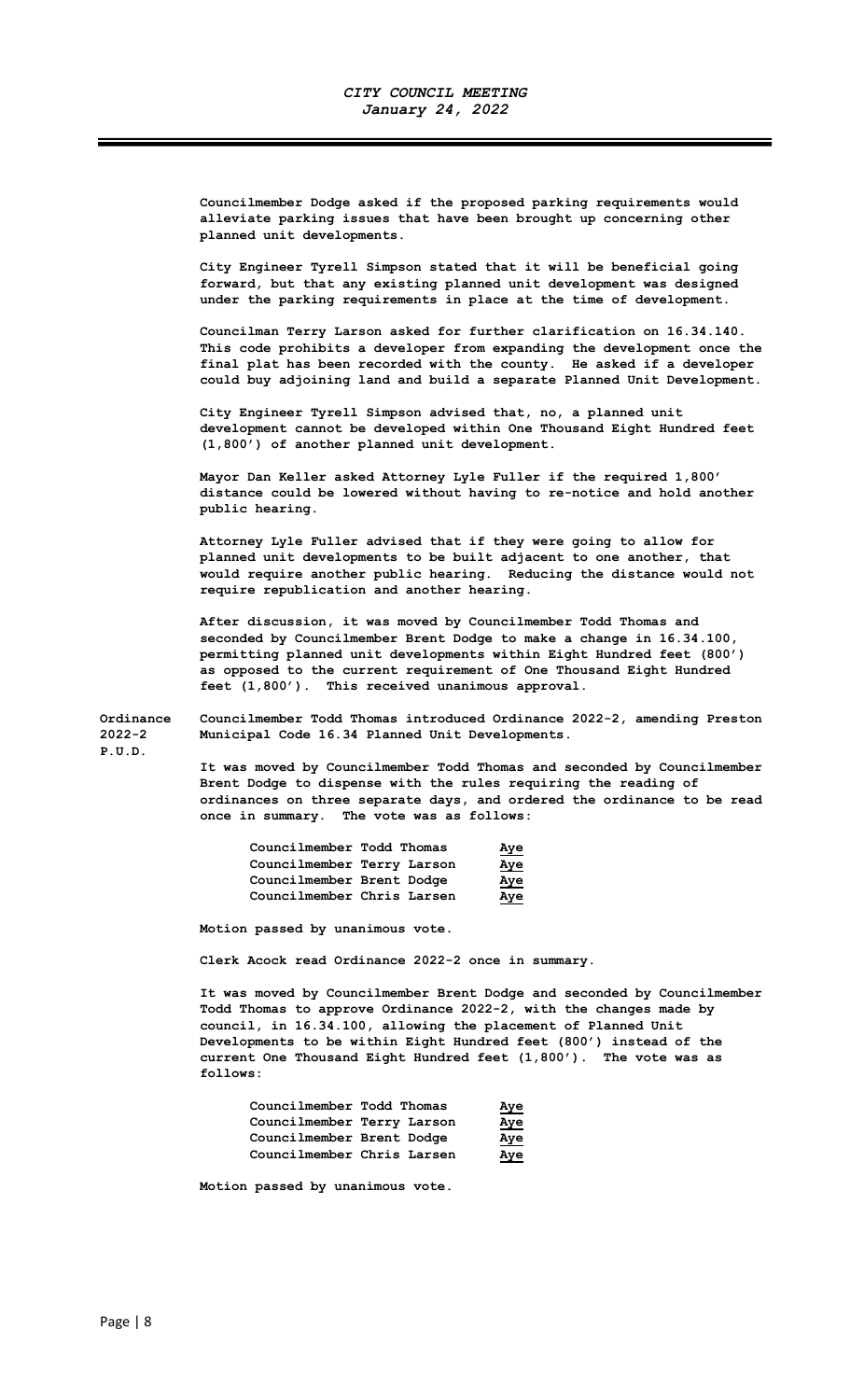| Wastewater | Colter Hollingshead provided an update of the status of the wastewater       |
|------------|------------------------------------------------------------------------------|
| Treatment  | treatment facility. He stated that the Final progress report should          |
| Facility   | be ready in March, then they will submit the final planning documents        |
| 90 %       | to DEO before the May 1 <sup>st</sup> Compliance Schedule due date. Sometime |
| Progress   | between July and October, they will put the project out for bid.             |
| Report     | Construction could start late this fall, or early spring of 2023.            |

Letter Of Cody Ralphs, developer of the Blue Sage Planned Unit Development, Request To presented a Letter of Request to bond for the storm drain installation Bond For at the Blue Sage Planned Unit Development. He explained that being Storm Drain able to bond for the installation of the storm drain would allow him to Installation develop lot #18, while the work of the storm drain is being done. Blue Sage

Planned Justin Facer, Facer Excavation, will be constructing the storm drain. Unit Weather permitting, they will begin the work in about four weeks. Development

Attorney Lyle Fuller recommended that an Agreement as to when, or why, the City may call upon the bond, and if it becomes necessary.

After discussion, it was moved by Councilmember Chris Larsen and seconded by Councilmember Brent Dodge, that a bond would not be in the best interest of the City, and goes against the Agreement Mr. Ralphs already has with the City, therefore to deny a bond allowing him to proceed with building on lot #18 while the storm drain is under construction. The vote was as follows:

| Councilmember Todd Thomas  | Aye        |
|----------------------------|------------|
| Councilmember Terry Larson | <u>Aye</u> |
| Councilmember Brent Dodge  | Aye        |
| Councilmember Chris Larsen | Aye        |

Motion passed by unanimous vote.

| Development     |                                                                                                                              |                                               | City Engineer Tyrell Simpson presented a Development Agreement                      |
|-----------------|------------------------------------------------------------------------------------------------------------------------------|-----------------------------------------------|-------------------------------------------------------------------------------------|
| Agreement       |                                                                                                                              |                                               | for Blue Sage Planned Unit Development, Phase III. He stated that                   |
| Blue Saqe       |                                                                                                                              |                                               | Planning and Zoning has reviewed the Development Agreement and                      |
| Planned         |                                                                                                                              |                                               | Final Plat, and has recommended that this be denied at this time.                   |
| Unit            |                                                                                                                              |                                               |                                                                                     |
|                 |                                                                                                                              |                                               | Development It was moved by Councilmember Todd Thomas and seconded by Councilmember |
| s.              |                                                                                                                              |                                               | Chris Larsen to table decision on the Development Agreement and the                 |
| Final Plat      |                                                                                                                              | Final Plat. This received unanimous approval. |                                                                                     |
| Blue Sage       |                                                                                                                              |                                               |                                                                                     |
| Planned         |                                                                                                                              |                                               | City Engineer Tyrell Simpson advised that, without the bond and                     |
| Unit            |                                                                                                                              |                                               | agreement to proceed, Mr. Ralphs will not have a need to create                     |
|                 | Development a single lot for Phase III. The storm drain will be complete before he                                           |                                               |                                                                                     |
|                 |                                                                                                                              |                                               | proceeds, and so he can include all remaining lots in Phase III.                    |
|                 |                                                                                                                              |                                               |                                                                                     |
|                 | It was moved by Councilmember Todd Thomas and seconded by Councilmember                                                      |                                               |                                                                                     |
|                 |                                                                                                                              |                                               | Chris Larsen to rescind the previous motion to table the Development                |
|                 |                                                                                                                              |                                               | Agreement and the Final Plat. This received unanimous approval.                     |
|                 |                                                                                                                              |                                               |                                                                                     |
|                 | It was then moved by Councilmember Todd Thomas and seconded by                                                               |                                               |                                                                                     |
|                 | Councilmember Chris Larsen to deny the Development Agreement and Final                                                       |                                               |                                                                                     |
|                 | Plat for the Blue Sage Planned Unit Development, Phase III.<br>This<br>received unanimous approval.                          |                                               |                                                                                     |
|                 |                                                                                                                              |                                               |                                                                                     |
| <b>Business</b> |                                                                                                                              |                                               |                                                                                     |
| Licenses        | It was moved by Councilmember Terry Larson and seconded by<br>Councilmember Brent Dodge to approve business licenses for the |                                               |                                                                                     |
|                 | following:                                                                                                                   |                                               |                                                                                     |
|                 |                                                                                                                              |                                               |                                                                                     |
|                 | Jeremy Jensen                                                                                                                | 14 South State                                | (Foss Hotels LLC)                                                                   |
|                 | Macey Hinckley                                                                                                               | 55 South State                                | (Lashes by Macey)                                                                   |
|                 | Jody Rees                                                                                                                    | 22 Sunrise Drive                              | $(A+ Pro)$                                                                          |
|                 | Meri Hafen                                                                                                                   | 720 North State                               | (Practikal Apothecary)                                                              |
|                 | Motion received unanimous approval.                                                                                          |                                               |                                                                                     |
|                 |                                                                                                                              |                                               |                                                                                     |